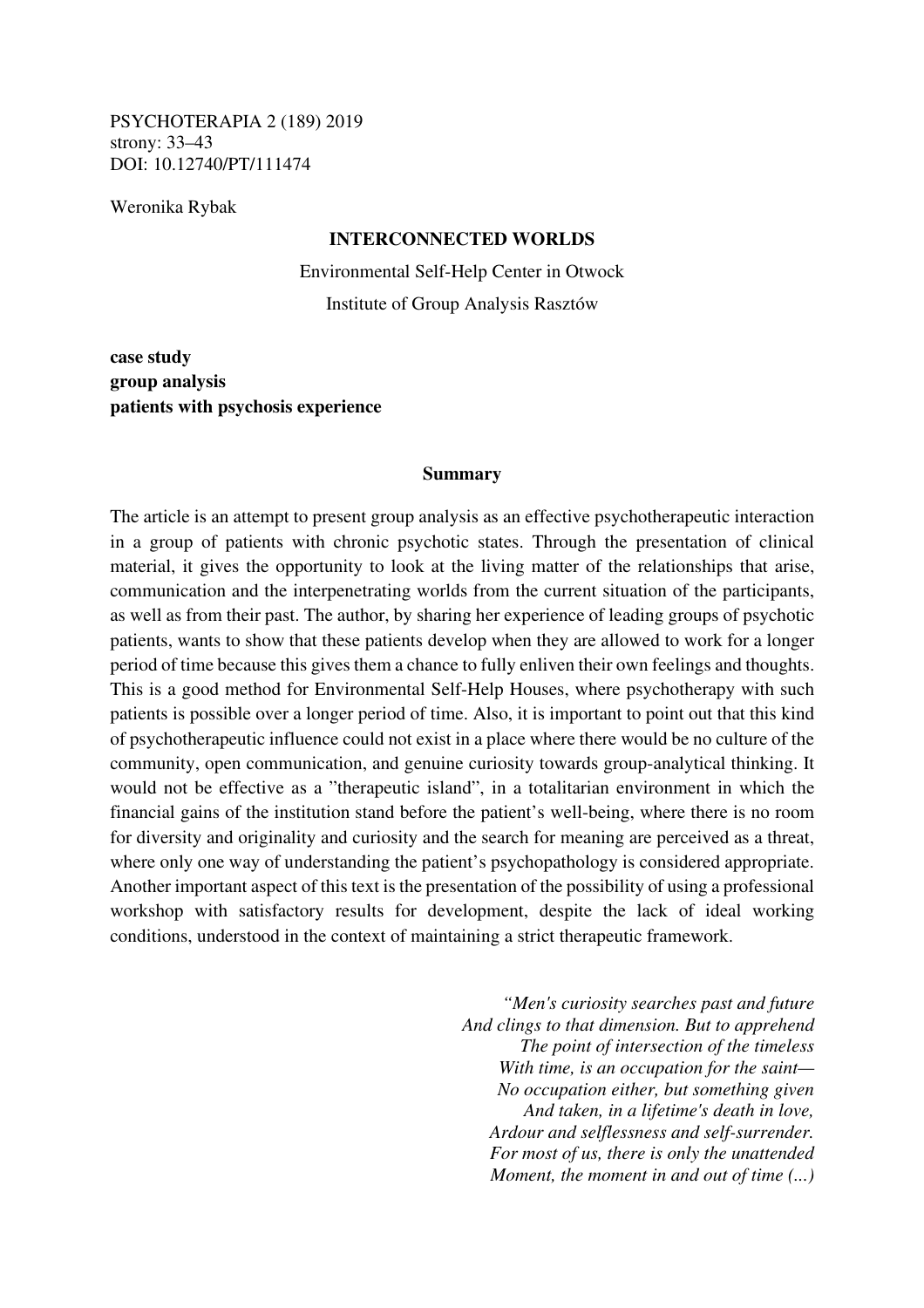*And right action is freedom From past and future also. For most of us, this is the aim Never here to be realised; Who are only undefeated Because we have gone on trying; We, content at the last If our temporal reversion nourish (Not too far from the yew-tree) The life of significant soil. "* 

TS Eliot [1]

The reason for writing this article is this year's Conference organized by the Institute of Group Analysis "Rasztów": "Working with *'myself'* – life stories of therapists. Conscious and unconscious aspects of experience in the process of psychotherapy."<sup>1</sup>

 I would like to raise the topic of group-analytical psychotherapy in the context of my work in the Community Self-Help Center for people with diagnosed mental disorders. It is a day support center, where I spend many hours with participants every day in various situations. It is also important to note that people attending our institution function in it for many years. How can we use analytical thinking, where it seems impossible to preserve the setting in the full sense of this term? I refer to the words of T.S. Eliot because I agree on the thesis that certain areas are unreachable for men (the poet says that they should be left to the saints) but this does not release us from the obligation to act in the space available to us. Analytical work is necessary and useful also in space where it is impossible to maintain the "ideal state" of the therapeutic framework – which I would like to present. I also want to show the unconscious process that is always present and possible to explore and discover. It does not change depending on the time and does not refer to it, nor does it follow any chronological order – it penetrates through various inner worlds of the psyche, like an ocean containing the past, present, and future. Ogden [2] put it beautifully: "Dreaming occurs spontaneously, both during sleep and in the standby mode. Just as stars are in the sky, even when the sun's glow overshadows their light, so dreaming is a permanent function of the mind, also in the state of wakefulness, although the light of the waking life conceals the presence of dreaming from consciousness" [2, p.112]. In a group, this is an intensified process because "oceans" or "dreams" of many people, including the therapist, are meeting in one room. I will use an example from clinical practice.

#### **Group**

 The group whose work I will present exists since spring 2016 and was preceded by individual consultations (due to respect for privacy, the names of the group participants have been changed). Sessions are conducted in the setting 1 time per week for 80 minutes. At this point, it consists of 3 men and 3 women. All of them have a diagnosis of psychosis but also organic disorders (some have experience of stroke or other neurological diseases). They are between 35 and 80 years old and stay in the center for 5 to 14 years. They are not professionally

 $<sup>1</sup>$  16th Scientific Conference of the Institute of Group Analysis Rasztów, Warsaw, Poland: 15.06.2019</sup>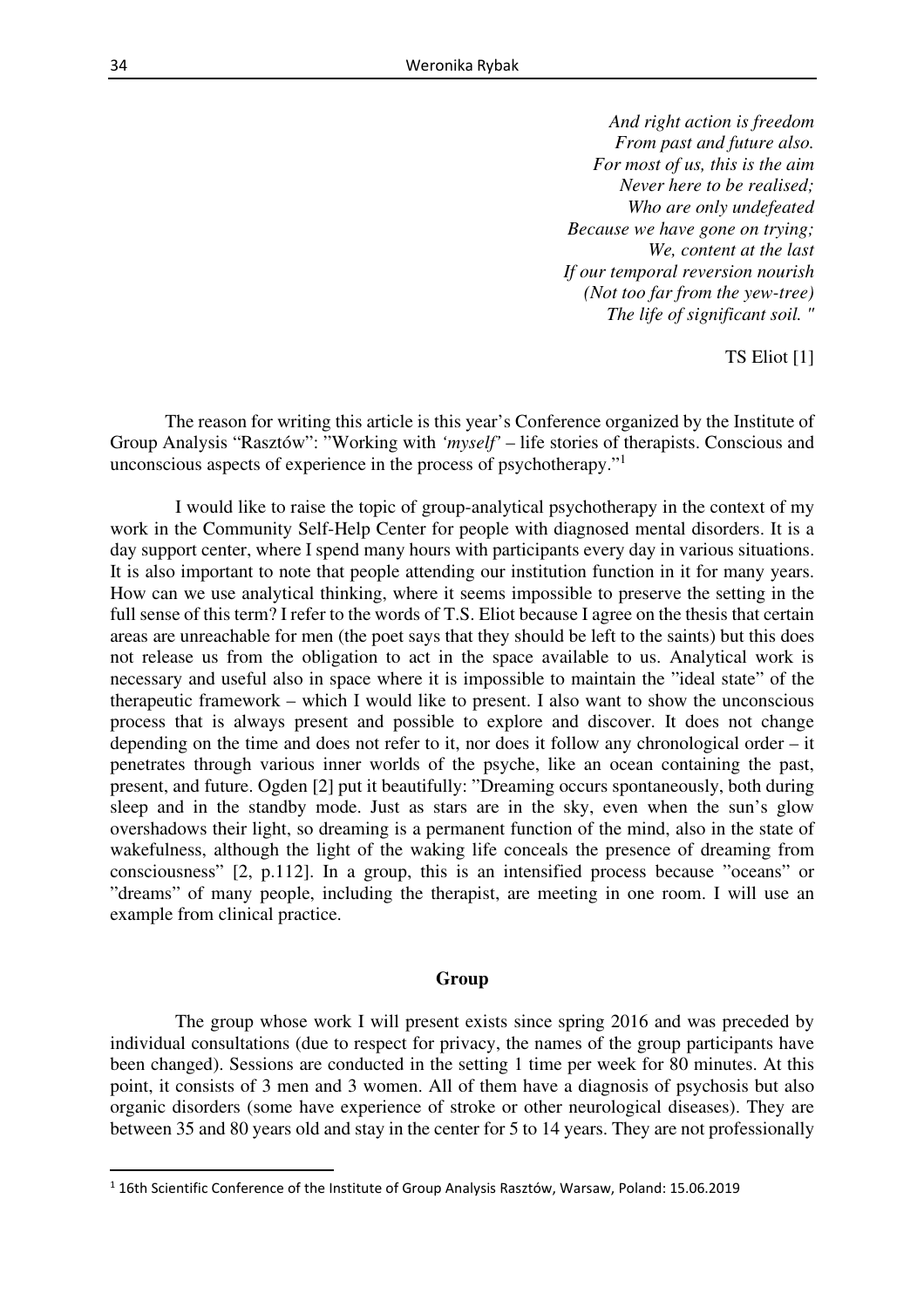active, which is a huge problem for them, both related to the resulting economic situation and because of their reduced self-esteem, helplessness, hopelessness and – one may risk the statement – because it strongly strengthens their feeling of being disabled. Outside the group, I have constant contact with the participants during the daily morning community, at other therapeutic activities, or during special events. They are also together during meals or in their free time.

 The fact that they see me as a real person outside the sessions has an impact on projection processes and those associated with transference – countertransference. I think that this makes analytical work more difficult but on the other hand, it gives the possibility to accommodate the group process more – which seems to be a great need of patients with psychosis experience. In such situations, I am often in the role of an object for identification, rather than transference. For this reason, the therapy material comprises not only verbal or nonverbal messages, as in outpatient groups, but also all of the patient's behavior and experiences in dealing with others, happening "here and now" [3].

# **Current situation**

I will present the  $108<sup>th</sup>$  session of the group, which took place after a two-week break related to my vacation. It is also important to highlight the situation of the entire Center community that is currently taking place. After a long time, Adam returns – a former participant not only of our Institution but also of the group presented here. After an event, in which he had used violence against another person (not in the group but in a wider community), he had been removed from the Center. As a result of various events, we faced the need to accept Adam again. In the morning community, patients were informed about the specific date of his return (they were kept informed about the progress of this matter).

### **Session material**

When I enter the room, the group is already waiting.

All are present.

Bartek: — And I hate them! I hate them and that's it!

Cecylia: — Look, you can't say that. You don't know anything about them. Did you know them? Did you meet them? No.

Bartek: — But I hate them and that's it.

Danuta [to the therapist, explaining]: — We are talking about the Gypsies.

Cecylia: — Because Bartek doesn't know them, and that's how he speaks. He can't do this.

Bartek:  $-$  They are sitting in this X [name of the place]! They have entire estates there. Dirty people, thieves.

Cecylia: — And I lived there, so I know it's not like you say.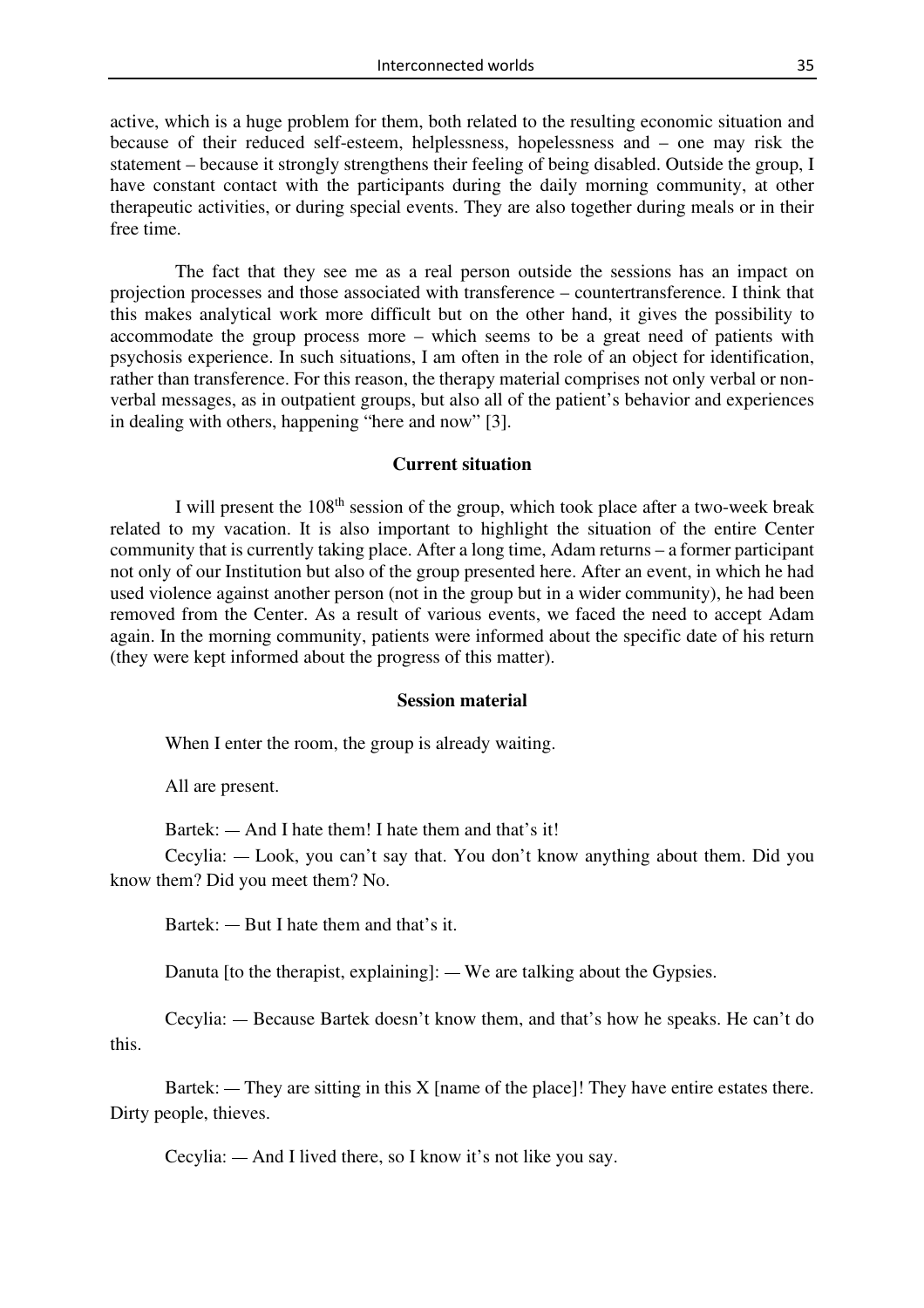Danuta: — Eva used to live in those areas, too.

Eva: — Yeah. Yes.

Cecylia: — You can't treat others like that just because they are different. We have had such times. Hitler's already tried it, Stalin, too. I survived those times, I know what I'm talking about. I remember the corpses swimming underwater, you could see only those bodies that suddenly came out from the ground and floated on the surface. Lots of bodies. So I know what it means. Bartek, you are not allowed to say that.

There is a lively discussion, the participants return in their memories to Bierut and Gierek. They are talking about the funeral of one of them, which they had watched on TV. An individual thread of Cecylia is woven into it. It tells the story of a child she had in her womb many years ago, who had "rotten" mainly due to poor medical care. The participants do not believe this story – a conversation revolves around this topic.

Cecylia to the therapist: — We are just having a small-talk.

Therapist: — I understand that you are talking about the cruel system of authorities that hurt people. I wonder if this has anything to do with Adam's return. To what extent do you feel that we have disappointed you in this matter?

### Comment I:

This fragment reveals the penetration of the social world from the past and the present with the individual world of patients and in some sense also mine. Most often while leading this particular group I am immersed in a state of lethargy and barrenness. In this state of mind thinking is a great difficulty for me. I get to my workplace from another city. From the beginning of our meetings (that is for three years), the participants have very often "led" me along the different streets of their town. They come back to the way they used to be, and the way they are today, exchanging names of streets and places that I have no idea about. I usually feel completely lost. On the other hand, I have never made an effort to get to know the topography of this agglomeration, which would have helped me better understand their stories. I am surprised by this stubbornness against "getting to know" but maybe in a sense, it brings me closer to the experiences of the group's participants.

 During this session, when they were talking about the Roma, Jews, communism, or a "rotten fetus" – I felt the same way. As if they would lead me along routes that I cannot quite orient myself. I referred to the current situation primarily for technical reasons to "give meaning" – but I did it without conviction. I felt that they were not quite talking about Adam's return, that it was the most visible topic because it was on the surface but underneath it, there was deeper content, which could not reach my "ear" at that moment.

 I have the impression that people with experience of chronic psychotic states have greater access to unconscious processes, while at the same time giving what they feel the wrong meaning because the boundaries between the unconscious and the conscious world are not clear. Bollas [4] introduced the concept of "the unthought known", pointing to the existence of certain thoughts of which the individual is not aware, which are not represented, although they act in their internal world. Therefore, a given person is not able to recognize certain areas of his/her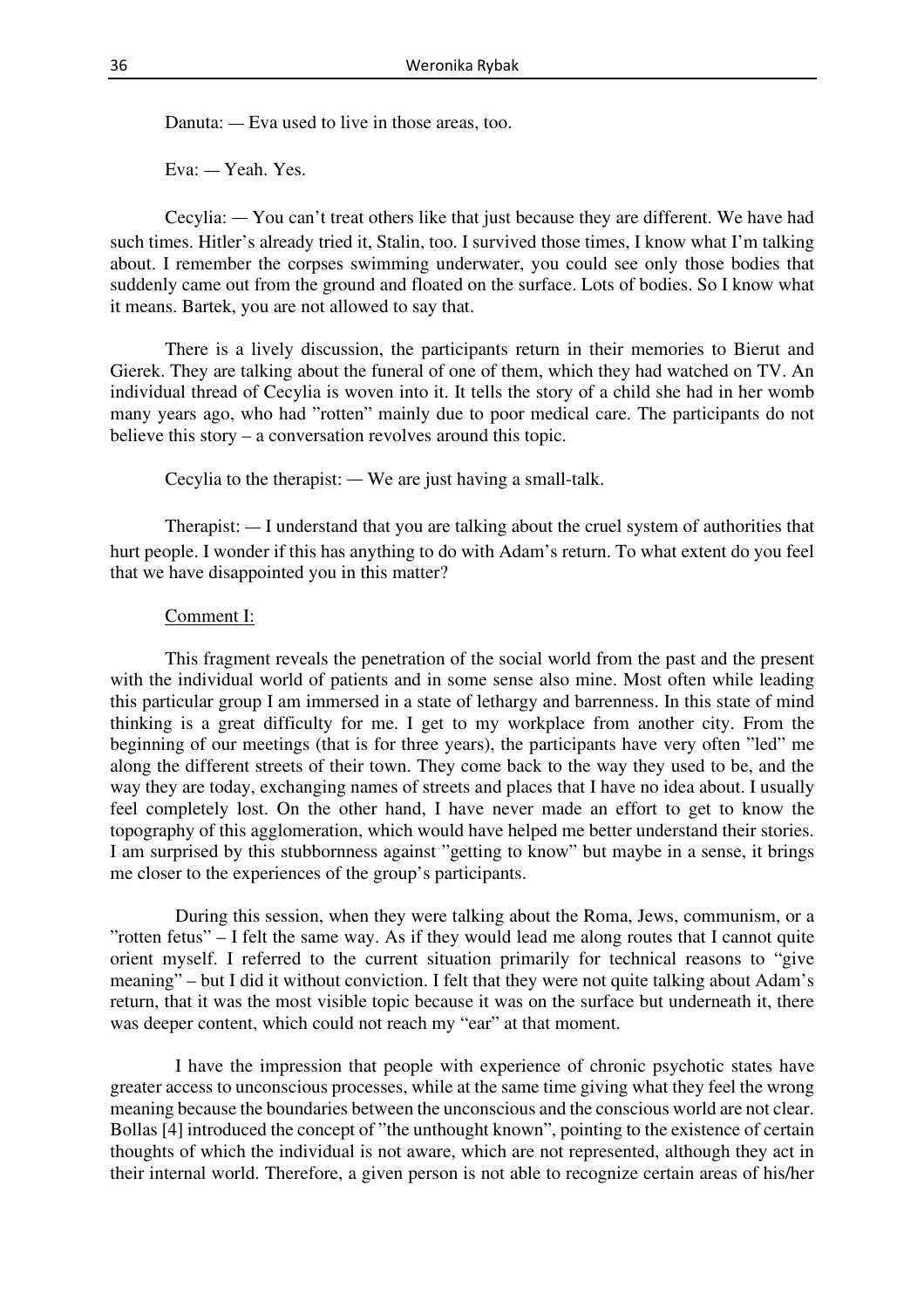psyche related to subjective experience. One can hypothesize that a group's "mind" is in this state. They started the session with a discussion about people of other nationalities. I linked this with information about the return of the "aggressor" (Adam) to the Center. At some level, this seems right. The current situation in fact triggered associations with those who rob them, attack them, and take their goods ("Roma"). Those who take away their sense of security then turned into those who have "power" and make decisions that harm the "nation". At the same time, I did not feel what I am talking about at that moment. I made this move because I assumed that "it is probably about that", although I was in chaos and experienced that "it doesn't quite fit." However, at this stage, I did not understand and had no knowledge of the deeper level of their stories, related to the unprocessed history of the Holocaust, which was extremely moving in this region, and which the participants were either direct witnesses of or unconscious "heirs" of family histories (their parents or grandparents took active or passive participation in the traumatic events of that time). It was only the supervisor who provided me with important information and became a containing mind for me, thanks to which I could start the process of observing one of the "worlds" of this group, post factum:

During World War II, Germans executed Polish citizens of Jewish origin in the region "X." The publication of 1988, "Register of places and facts of crimes committed by the Nazi occupier in Poland in 1939-1945–: the Warsaw voivodship / Main Commission for the Investigation of Nazi Crimes in Poland" [5] mentions many such events. Presented below are only two examples, which constitute only a very small part of the documented crimes in these areas:

- ⸺ In March 1940, 20 people (15 men and 5 women) were shot by military policemen on the "Y" river in the "Z" street. The bodies were buried at the place of murder;
- ⸺ On December 26, 1942, behind the "Y" river 18 people fugitives from the transport to the Treblinka extermination camp were shot. The bodies of the victims were buried at the place of murder.

 Perhaps *"those bodies that suddenly came out from the ground and floated on the surface",* mentioned by Cecylia in the above part of the session – are these bodies buried at the river "Y". Thanks to this information from the register, I can hear better what the participants were talking about that day. Perhaps even if I had known about it during the session, I would have decided to intervene with the "here and now" interpretation from the life of the community. However, conscious knowledge gives a choice, and I, like the patients, have been deprived of this choice and one of the levels of unprocessed trauma has thus been completely omitted, "the unknown unthought." I mark this because the experiences of that martial period of social life may be one of the primary reasons for the duration of patients in a psychotic state, so knowledge of this topic could have allowed me to embrace the mind of chaos in which we were all stuck at that time of the session. We could have found a deeper sense of reality than just being anchored in the current situation.

I will use the concept of James Fischer [6] to better explain what movement I have in mind: "The sense of reality plays a vital role in imaginative identification, which is the key to the maternal function of shaping and forming sensations that a child experiences. If a mother's imaginative identification is to be effective, she must accept her child's projections – those experiences that the child is unable to cope with. Then, what the mother imagines must have characteristics of reality. Ultimately, this becomes true when she imaginatively engages in what is happening to her child. That is, when she dreams of her child's emotional experience, she must experience it as reality, just like in a dream. Of course, then she has to wake up to be able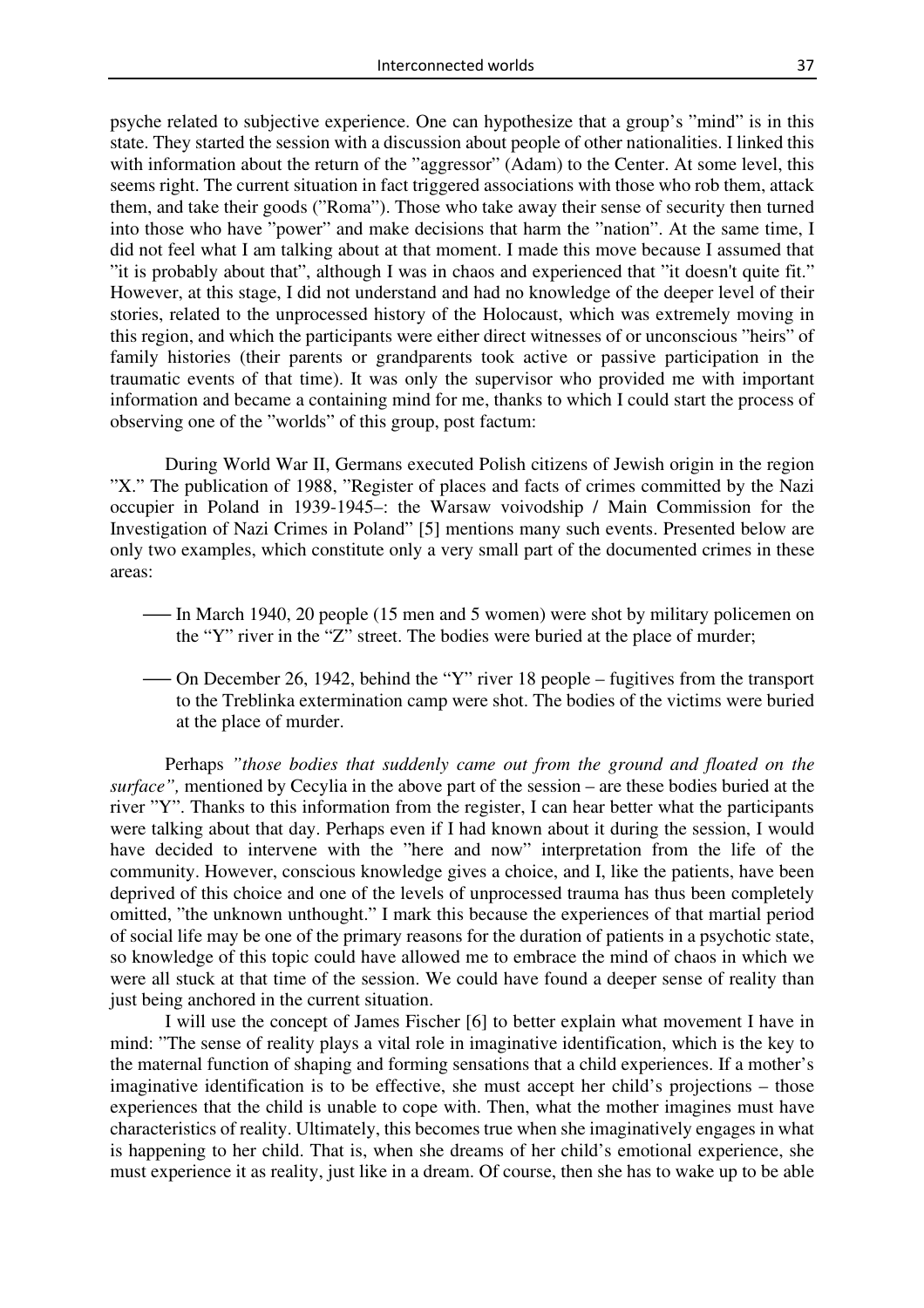to reflect and communicate this emotional experience, so that the child can recognize it as his or her own." During this session, I was dreaming emotionally together with the patients – immersed in chaos, in the inability to experience anxiety that borders with the fear of annihilation. Reflections came later, during supervision. This is when I could "wake up" and understand why the meaning of Adam's return was an "insufficient" explanation in my experience. This situation activated much deeper levels, but I was not fully aware of what was going on with "my child", my group, to be able to capture this during this meeting.

### **Continuation of the session**

Bartek: — I don't like him. I don't want him here.

Filip:  $\Gamma$  I'm going to sign out from the Center when Adam returns. I don't know yet, but I think I'll have to.

Group: — You won't sign out, you will not leave.

Filip:  $-$  I don't know. I think I'll have to. Maybe not, but I guess I will have to.

Group: — You will not sign out, Filipek.

Filip: — Well, maybe. We'll see.

Eva: — And I don't care. I don't have a problem with that.

Cecylia: — I believe that we should give him a chance; we should not cross out anyone in this way. He was anxious to get back to us. Maybe he's changed, maybe he's understood.

Bartek: — Nothing has changed. No. I do not believe that.

Gustaw: — I liked Adam, he did various actions on trips, but I liked him that way. I have nothing against him.

Danuta: — I don't mind him coming back either. Despite the fact that he threw me down the stairs once, I think we should give him a chance.

Cecylia: — We just shouldn't provoke him, stay calm.

Danuta: — Yes. When he pushed me down those stairs back then, it was because I kept telling him not to touch the picture. He was constantly rearranging one picture, and I told him to stop moving it. But maybe I told him too many times. Maybe I shouldn't have done like that. After all, it was not even my duty or anything. I told him once, he didn't listen, so I kept following him and I told him over and over again, "Leave this picture, leave this picture. Adam, put down this picture, don't move it." Well, at some point he couldn't stand it anymore and on those stairs, he took this picture and pressed it into me. "Take this picture!" he said. And I lost my balance. I could have left him alone before. Say it once and for all. Would he have listened, then he would. And if not, then not.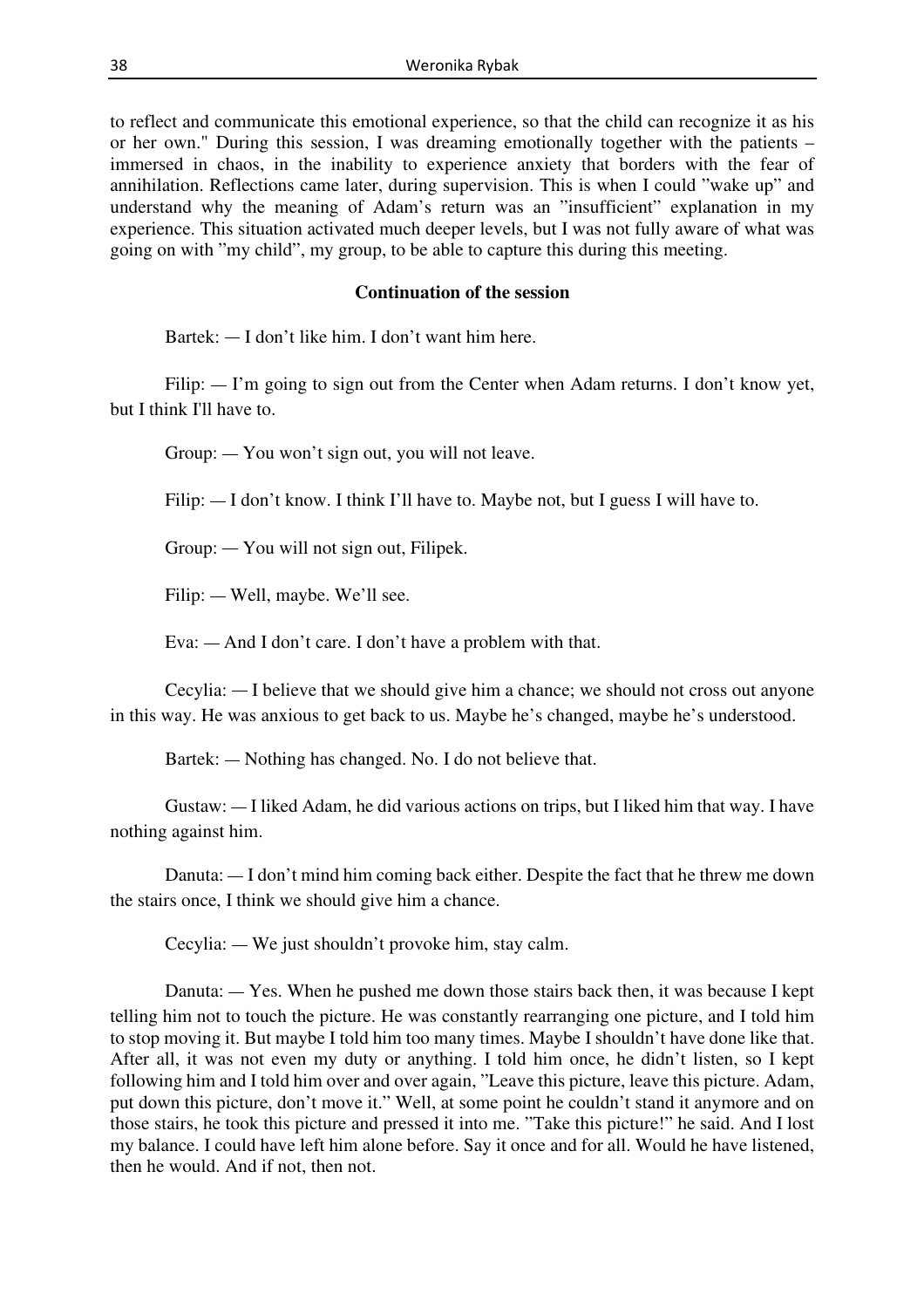Cecylia and Bartek: — That's right.

Therapist: — You are talking about boundaries – that sometimes it is difficult to find the moment not to cross them in time and then something bad can happen.

The group nods saying to me "that's right". Then they start reminiscing about Adam, they talk about many funny situations with him in the lead role. Filip is laughing. Others are also amused. They recall different trips.

# Comment II:

 My intervention brings the group to share their current experiences related to the actual situation. The question arises: In what position is Adam? Is he a stalker or a victim? And who are they becoming at this moment? Who is responsible for such a difficult situation as the return of an unwanted participant? Adam's, theirs, mine, the therapeutic team's, the community's? The participants face a challenge related to the topic of aggression, which comes from both outside and inside. How to hold it? How to express it? We are talking about the need to find boundaries in such a way that emotions are not equated with actions, as that is when tragedies occur, which the patients have experienced many times. Therefore, in a sense, they are waiting for them, and at the same time, they are horrified by them. Two remedial reactions are revealed – laughter and immediate distraction.

# **Continuation of the session**

Bartek to the therapist:  $-$  So, Weronika, were you in the mountains?

Cecylia: — Yes, where have you been?

Therapist: — Somehow you are very interested in what happened to me when I was not here with you.

Group: — Sure!

Bartek: — So where were you? In Zakopane?

Cecylia: — In which mountains were you?

Therapist: — In the Tatra Mountains.

# Comment III

Maybe too much fear makes the group redirect their attention to me. Such questions happen very often – they concern, among others, how I get to them, they want to know something about my family and professional situation, or my place of residence. Finding myself in these investigations is a big challenge for me. On the one hand, there is the desire to maintain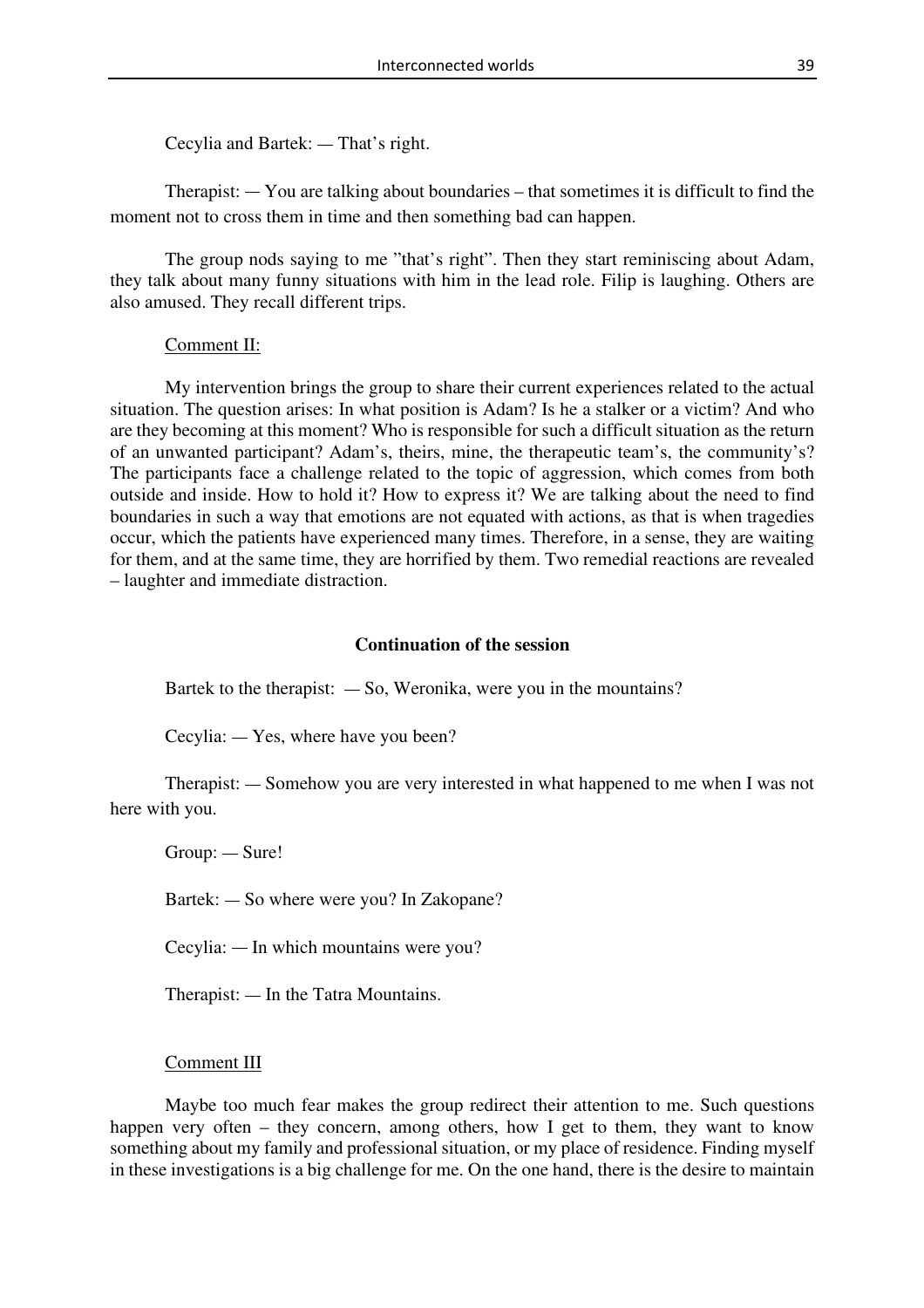the neutral attitude of a therapist, but on the other hand, I understand and acknowledge their curiosity about me. As Nancy McWilliams writes [7]: "People with psychotic tendencies are particularly sensitive to the therapist's honesty and are grateful for it." (p.82). However, such an understanding is not conclusive enough. Every time I leave (and often fall out of) my analytical position and answer in a human way that "I was in the Tatra Mountains", I am confronted with the dilemma that the group had raises in the session a moment earlier – how to keep healthy and safe boundaries enabling development? I can experience what they feel in a countertransference way.

On the other hand, a psychotic person denies his or her dependence on reality, if by this dependence we mean a constant questionable examination of our intuition. Bion [in 8] argues that a psychotic patient suffers from a disturbance in the curiosity function, which – if activated – will start the therapeutic process. Therefore, the question arises as to how much their interest in me is a kind of prelude to authentic interest in each other and their own thinking, feeling, and acting.

### **Continuation of the session**

Bartek: — It's beautiful in Zakopane. Oh, how beautiful!

Danuta: — When I went to the mountains for the first time, when I was a little girl, I was afraid that the mountain would fall on me [*she laughs*]. — Back then it seemed to me that this could really happen.

[The patients start to remember their own trips.]

Therapist: — You talk about various trips with longing. My absence, my trip may have awakened in you a feeling of deficiency that you don't have something you desire.

Cecylia: — Weronika! You make us look like orphans every time! Really!

[The group continues their talking about trips. At some point, I come back to the words of Cecylia:] — Cecylia pointed out that I am making orphans out of you, in what sense are you talking about it?

[Danuta joins the conversation:] — Because we are orphans when you leave us.

Cecylia: — No, I'm saying that you are making orphans of us saying that we are so poor, that we don't travel, and you do. [irritated]. — While it's not like that, after all. We also have various trips here, different outgoings and attractions. We have various parties. We also use these things.

### Comment IV

 The reaction to my absence, as well as to what I was saying, may indicate the progress of the group's development. Previously, the patients had neither opposed me nor got irritated with what I was saying. There were no differences of opinion around me. However, things are different in this session. They no longer agree on a deal in which I am perfect and they are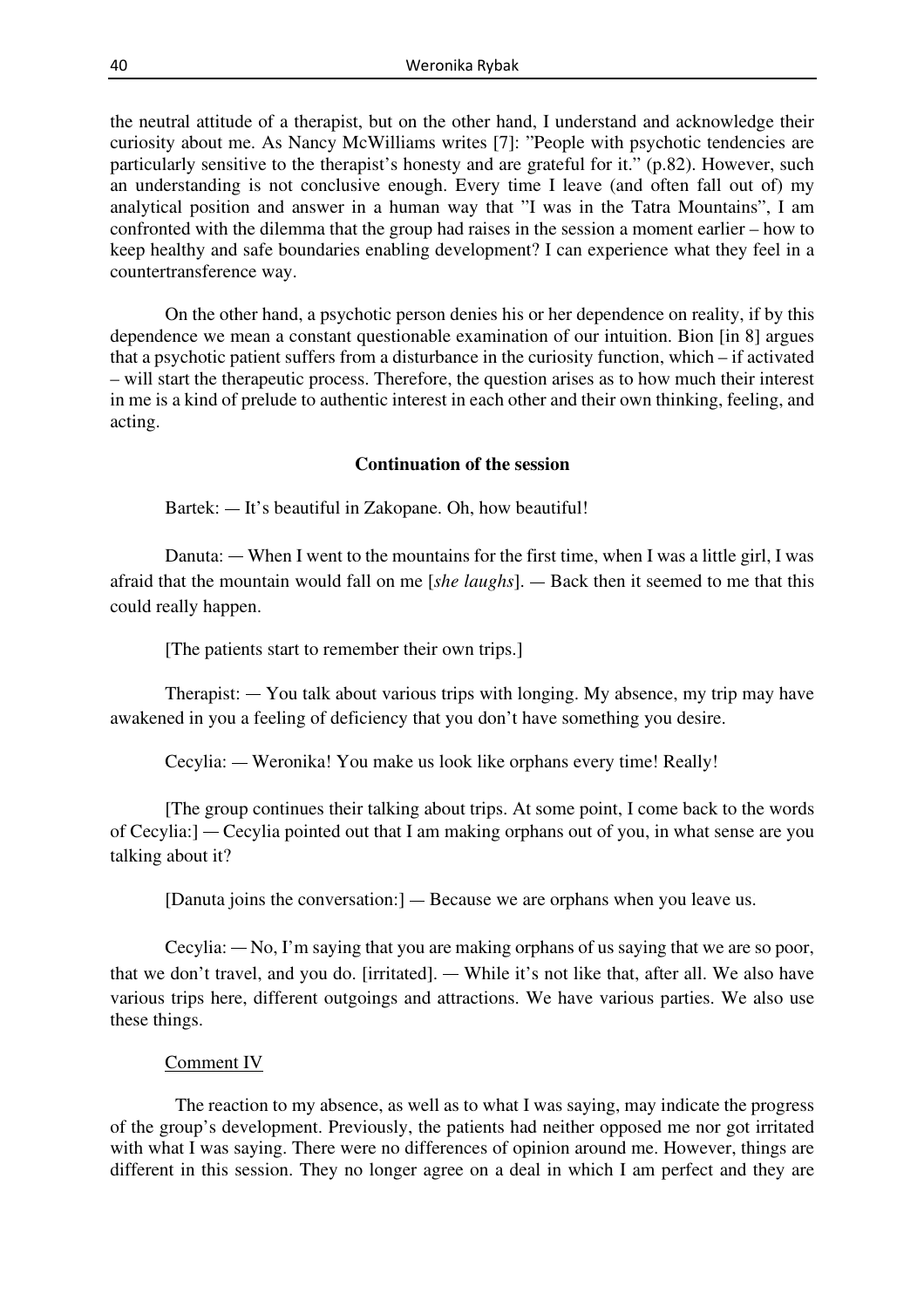orphans. This raises their opposition. I feel curiosity, amusement, and pride – it is them I am proud of. It also wakes me up when I come into contact with them – I wake up to live, maybe that means that they do too? Perhaps it is a sign that the ability to wait without disintegrating fear associated with the internal knowledge that the period of frustration will have reasonable limits, has been internalized enough to discuss this? Maybe in the "group mind" there is a concept of process and the original memory of presence but also of the object's separateness? Maybe the first seeds of integrating the past, present, and future have been formed? These are questions that will only be able to wait for their answers in the future.

### **Summary**

 In this article, I wanted to show that the therapeutic situation we create is saturated with aspects of various spaces: we work with groups most often in 90-minute sessions that follow each other at set intervals, each is a permanent segment with clear time limits, while the analytical process as the whole is open and timeless, as if it was moving back and forth on the timeline without any obstacles. A fundamental characteristic of the analytical process is our ability to remain with patients in an unspeakable movement between different "worlds", not in linear time, but in a certain state of suspension [8].

I understand my work with the group presented here as a large part of it being at the presymbolic level, called by Spero [in 8] "symbolization." Achieving this stage creates the basis for moving to the next level of more symbolic work, in which one can move freely between the past, the present, and the future. The essence of my efforts is to act as a resonance box, allowing particles of experiences to resonate inside me and then in dialogues with the patients. The group is in a moment where the ability to symbolize is very limited. They actively face this developmental challenge. Such a function can arise on the basis of the ability to withstand separateness, which in turn consists in the ability to recognize the space between oneself and others, between what is concrete and what is symbolic.

An important achievement of the group is also emerging from the state of withdrawal from life in general. If, in order to live, a psychotic person has to transform their identity by changing perceptual functions, at some point, they destroy the emotional truth system that enables their psychological development and understanding reality [4]. The function of a group is that in place of the desire to deal with the overwhelming emptiness by destroying all perceptions of relationships with others, the individuals face the challenge of constant recognition of the bonds and experiences connecting the participants of the group. It is possible to observe and learn through experience that these relationships are influenceable.

My observations of leading groups of psychotic patients last more than three years and show that those patients develop when they are allowed to work for a longer period of time, which gives them the chance to revitalise their experience, feelings, and thoughts more fully.

With this presentation of clinical material, I want to show that analytical work with people facing huge deficits is possible and advisable, also in the situation of being exposed as a human, when the therapist can be like a blank screen for the patients' projections. The group session presented in this article can be an example of this. The participants know a lot of things about me that I could have kept for myself in an outpatient group, such as the fact that I love mountains and often choose these areas during my vacation. Due to the fact that I am with them many hours each day in different scenes, these kinds of information are available to patients. This is when I face the dilemma – either I will create rigid boundaries that are experienced by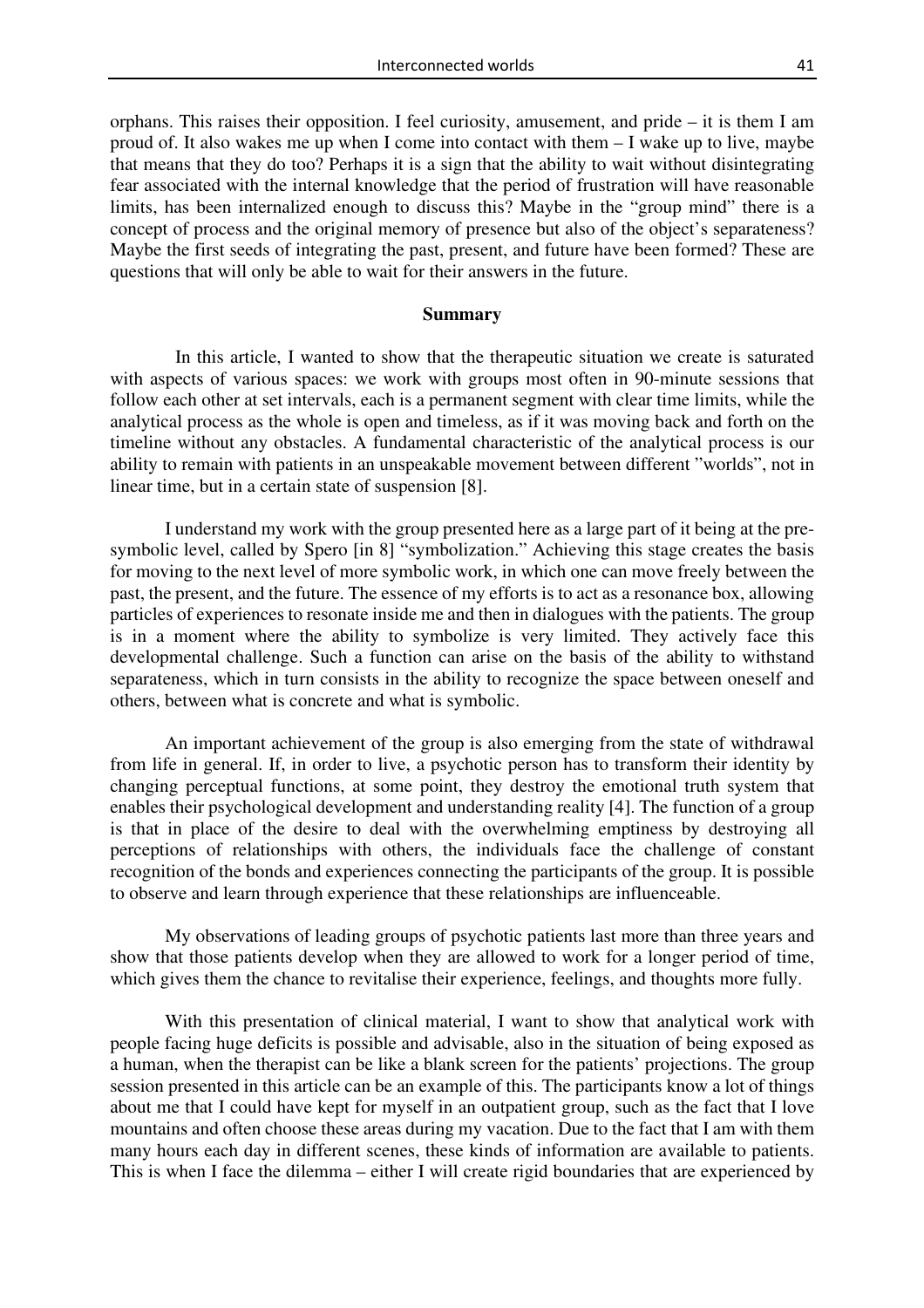the participants as coldness, exaltation of the therapist, or a message that they are someone worse who do not deserve some kind of closeness. (In me, such an attitude evokes the feeling of being false, untrue, it is blocking my intuition – which is the antithesis of analytical work, as I understand it.) Alternatively, I can risk exposing myself and deal with the consequences – for example the fact that in the session a question about mountains arises and it is difficult to guess the reason of the question (because they could have assumed that they were "mountains", so is it a sense of reality or projection?) Such material can open the gate for a joint study of various unconscious processes, or it can be a training of the sense of reality. Above, I have presented one of the possibilities to understand this exchange but I realize that it probably has many other meanings.

 We cannot wait for ideal working conditions, as they may never occur. We need to use our professional workshop to the extent that the environment allows us to. This applies to the institution's atmosphere in a broader sense. My work could not exist in a place where community culture, open communication, and sincere curiosity about group-analytical thinking would not be present. This type of impact would have no effect, as it would be a "therapeutic island" in a totalitarian environment in which the institution's financial profits are more important than the wellbeing of its patients, where there is no place for diversity and originality, and curiosity and search for meaning is experienced as a threat, where only one way of understanding psychopathology of the patient is imposed as proper. It is important that the team I am part of are interdisciplinary specialists in the field of pedagogy, psychology, social work, and occupational therapy. This diversity of disciplines and, at the same time, the openness to other approaches to working with people show that psychoanalytic thinking is not primordial; it is curiosity that integrates differences, climbs over specializations, and enables authenticity, which is so important in contact with both the individual patient and groups.

 I would like to finish with the words of Ogden [9]: "The analyst is not a person who practices psychoanalysis but someone who brings his analytical sensitivity, training, and experience to the work with patients."

### **References**

- 1. Eliot TS. Cztery kwartety. In: Eliot TS.W moim początku jest mój kres, translation: Adam Pomorski. Warsaw: Świat Książki; 2007.
- 2. Ogden TH. O stawaniu się psychoanalitykiem. In: Ogden TH. Przeżywanie nieprzeżytego życia, 1st edition; Warsaw: Oficyna Ingenium; 2018, p. 109-130 .
- 3. Pawlik J. "Rasztów. Ośrodek Psychoterapii Psychoanalitycznej w komunistycznej Polsce i dzisiaj – czy istnieje przeniesienie?" Paper delivered as part of the 3rd Conference of the International Research Project on the history of psychoanalysis in the Polish - German - Jewish cultural context: "Return of the repressed? Psychoanalysis and the heritage of totalitarianisms in the 21st century." Warsaw; 15-17 May, 2019 [the full text is available from the author of the article].
- 4. De Masi F. Myśli intuicyjne i urojeniowe. In: De Masi F. Podatność na psychozę. Psychoanalityczne rozważania o naturze i terapii stanu psychotycznego, 1st edition. Warsaw: Oficyna Ingenium; 2016, 163-188.
- 5. Rejestr miejsc i faktów zbrodni popełnionych przez okupanta hitlerowskiego na ziemiach polskich w latach 1939−1945 — województwo X Warsaw: GKBZHwP. IPN, 1988.